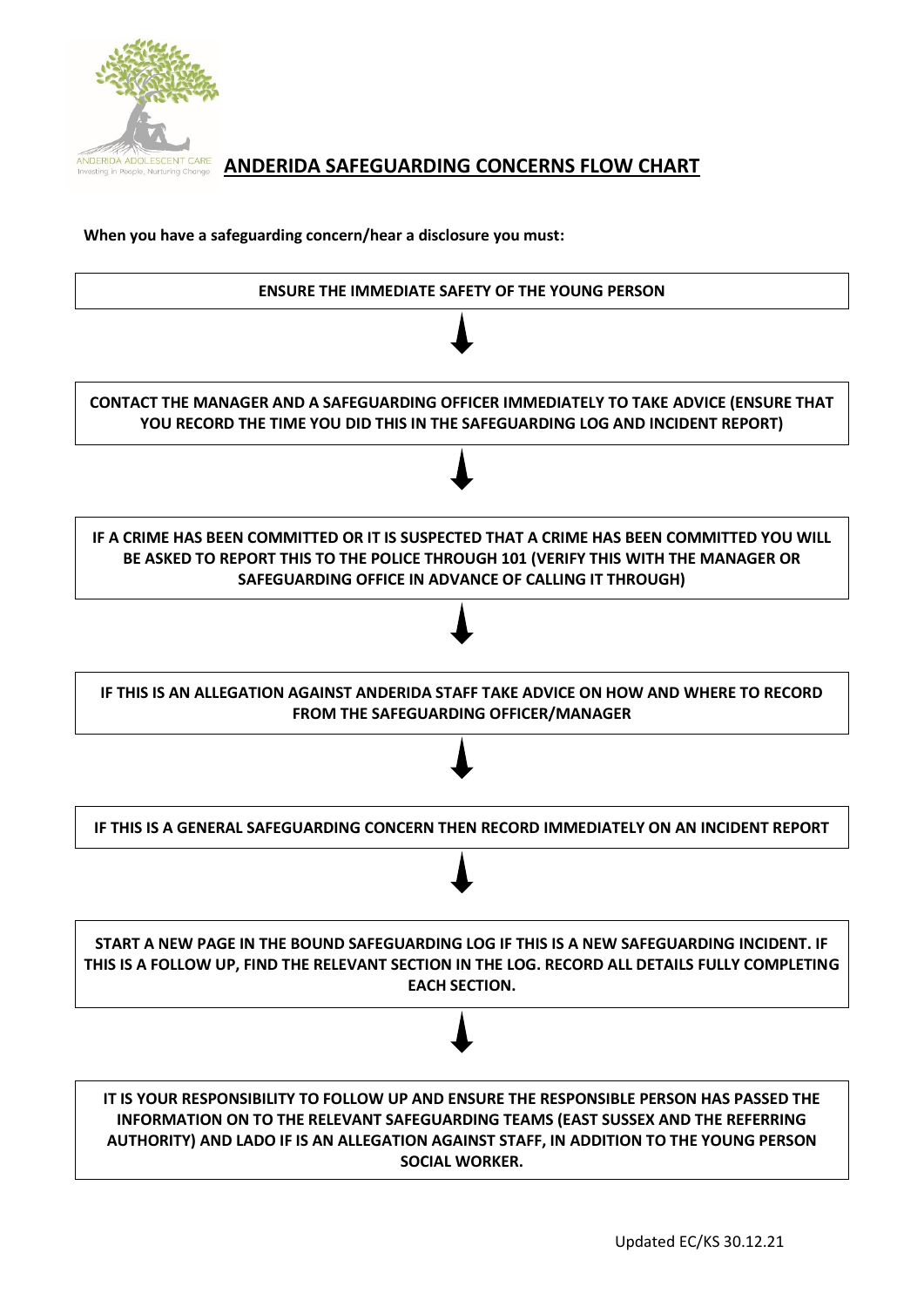## **Manager:**

## **IS THIS A SCHEDULE 5 NOTIFICATION – IF SO, COMPLETE THE FORM WITH 24 HOURS**

**HAVE YOU PASSED ON TO BOTH LOCAL AND REFERRING AUTHORITY SAFEGUARDING TEAMS, AND THE SOCIAL WORKER WITHIN 24 HRS? HAVE YOU FOLLOWED UP WITH A PHONE CALL TO THE SOCIAL WORKER ON THE 1ST WORKING DAY TO SEE IF THEY RECEIVED THE CONCERN AND WILL BE TAKING ACTION/WANT US TO TAKE ACTION?**

## **DOES THIS RELATE TO CSE IF SO, HAS THE CSE POLICE FORM BEEN COMPLETED AND FORWARDED?**

### **Useful Safeguarding Contact Numbers and Email address**

#### **Bedford**

**Tel:** 01234 718700 (Monday to Thursday 08:45 – 17:20, Friday 08:45 – 16:20) / 0300 300 8123 (OOH) **Email:** [mash@bedford.gcsx.gov.uk](mailto:mash@bedford.gcsx.gov.uk)

#### **Birmingham**

**Tel:** 01213 031888 **Email:** [secure.MASH@birmingham.gcsx.gov.uk](mailto:secure.MASH@birmingham.gcsx.gov.uk)

#### **Brighton**

**Tel:** 01273 290400 **Email:** [MASH@brighton-hove.gcsx.gov.uk](mailto:MASH@brighton-hove.gcsx.gov.uk)

#### **Devon**

**Tel:** 0345 155 1071 **Email:** [mashsecure@devon.gcsx.gov.uk](mailto:mashsecure@devon.gcsx.gov.uk)

## **Hertfordshire**

**Tel:** 0300 123 4043 **Email:** [protectedreferrals.cs@hertfordshire.gov.uk](mailto:protectedreferrals.cs@hertfordshire.gov.uk)

#### **Isle of Wight**

**Tel:** 0845 002 0095 **Email:** [iowcsprofessional@hants.gov.uk](mailto:iowcsprofessional@hants.gov.uk)

## **Dorset Tel:** 01202 735046 **Email:** [MASH@dorsetcc.gscx.gov.uk](mailto:MASH@dorsetcc.gscx.gov.uk)

## **East Sussex**

**Tel:** 01323 464222 / 01424 724144 **Email:** [0-19.SPOA@eastsussex.gcsx.gov.uk](mailto:0-19.SPOA@eastsussex.gcsx.gov.uk)

#### **Gateshead**

**Tel:** 01914 333210 **Email:** [R&Aduty@gateshead.gcsx.gov.uk](mailto:R&Aduty@gateshead.gcsx.gov.uk)

#### **Hampshire**

**Tel:** 01329 225379 **Email:** [csprofessional@hants.gov.uk](mailto:csprofessional@hants.gov.uk)

#### **Inverness**

| Tel:   | 01349 886909 / 01479 812965      |
|--------|----------------------------------|
| Email: | cpadmin@highland.gcsx.gov.uk     |
|        | seonaid.black@highland.gov.uk    |
|        | margaret.pearson@highland.gov.uk |